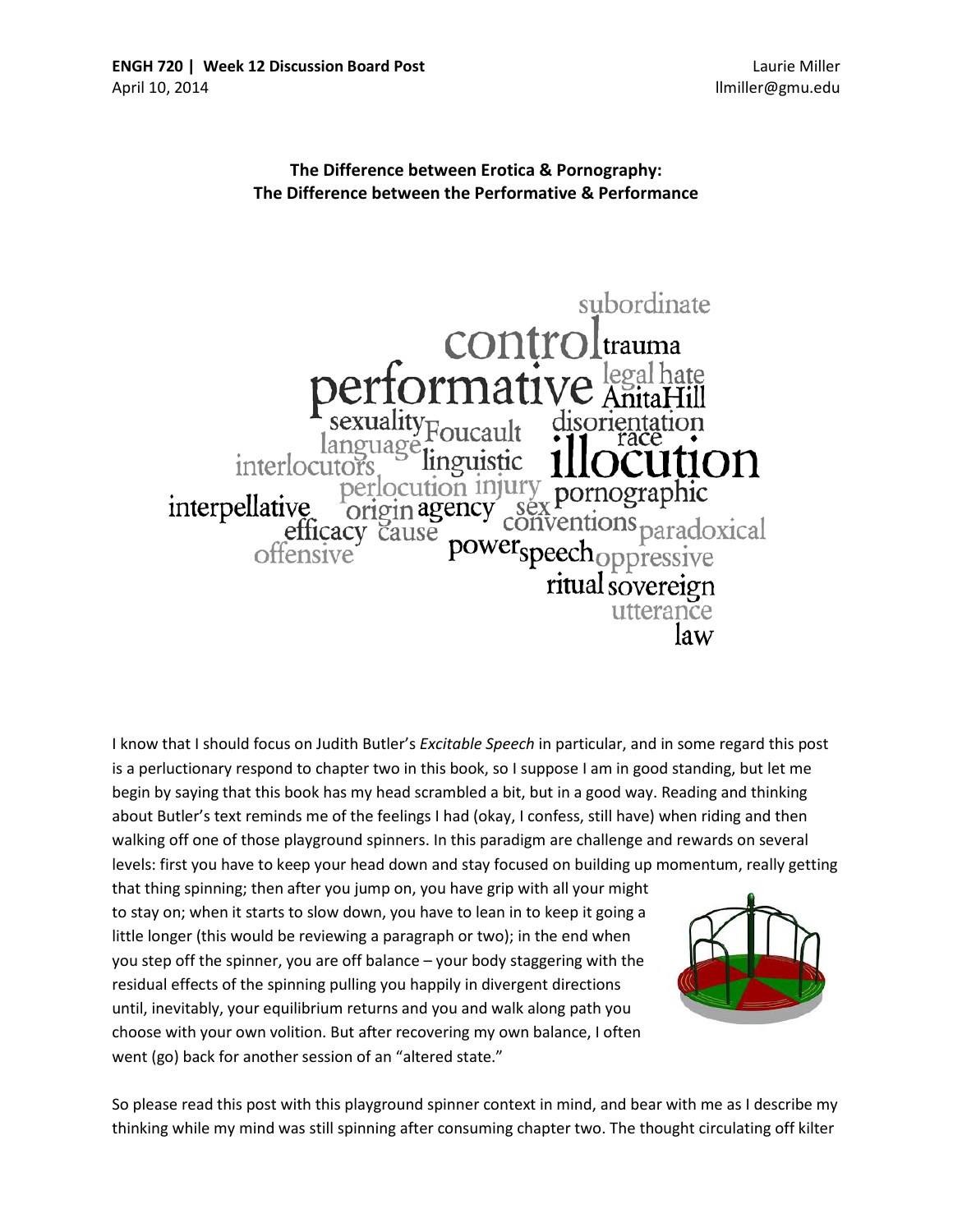## **ENGH 720 | Week 12 Discussion Board Post**

April 10, 2014

in my mind during and after my spinning experience with chapter two was: "What is the difference between pornography and erotica?" I kept trying to get my mind back onto a more substantial line of thought related to speech acts and what makes them injurious or not, where power is centered in speech acts and what paradoxical moves shift that power in what circumstances, but Butler's extensive discussion of Anita Hill and her public testimony that revealed the sexual harassment inflicted on her by Clarence Thomas and how that testimony came be view as pornography got me mind spinning. "What is pornography? I watched her actual testimony on TV back in the day, and it did not look like "that" video I had seen. H[i](#page-2-0)ll's testimony did not pass the "I know it when I see it" test for me, then or now. Why is Butler calling this pornography? And come to think of it, what is the difference between pornography and erotica? Would Butler be upset with erotica? I don't think so, but why? What's the difference between erotica and pornography, what's the difference between erotica and pornography …?" You can see my thoughts spinning out of my control … damned spinner, but it was fun.

I tried to keep a straight head and focus, but each return to Butler's text got my head spinning down that erotica versus pornography path again, so I'm finally giving in and "taking a spin" down that path and writing about the difference between erotica and pornography, but in the end, I think you will see how getting a grip on the difference between porn and erotica can actual help you get a grip on Butler's idea of the performative in contrast to the performed and their connections to the seating of power in discourse, in speech acts.

The difference between pornography and erotica it seems to me cannot be established on one plane alone. At a minimum, three different aspects must be considered: purpose, power and context. The chart below outlines how erotica and pornography can be delineated using these three perspectives:

|         | <b>Erotica</b>                                                                                                                                                                                                                  |                                                                                                                          | Pornography                                                                                                                                                                                 |                                                                  |
|---------|---------------------------------------------------------------------------------------------------------------------------------------------------------------------------------------------------------------------------------|--------------------------------------------------------------------------------------------------------------------------|---------------------------------------------------------------------------------------------------------------------------------------------------------------------------------------------|------------------------------------------------------------------|
| Purpose | Producer:                                                                                                                                                                                                                       | Create a full<br>representation of human<br>emotional connection<br>with a focus on sexuality;                           | Producer:                                                                                                                                                                                   | make money                                                       |
|         | Consumer:                                                                                                                                                                                                                       | Involvement in an<br>experience of human<br>sexuality that focuses on<br>emotional and consenting<br>physical connection | Consumer:                                                                                                                                                                                   | fast, unencumbered<br>stimulation and reward of<br>sexual desire |
| Power   | Subjects within the representation are<br>contextualized within a story whose<br>scope is larger than the sex acts the<br>subjects engage in and they act in<br>consenting, mutual ways to establish an<br>emotional connection |                                                                                                                          | Subjects within the representation are<br>depersonalized, controlled; consent and/or<br>the physical sex act is non-mutual and not<br>focused on human caring or emotional<br>connectedness |                                                                  |
| Context | Back story builds emotional context for<br>sex act.                                                                                                                                                                             |                                                                                                                          | Minimal back story needed only to situate<br>actors in same location so that the sex act and<br>take place.                                                                                 |                                                                  |